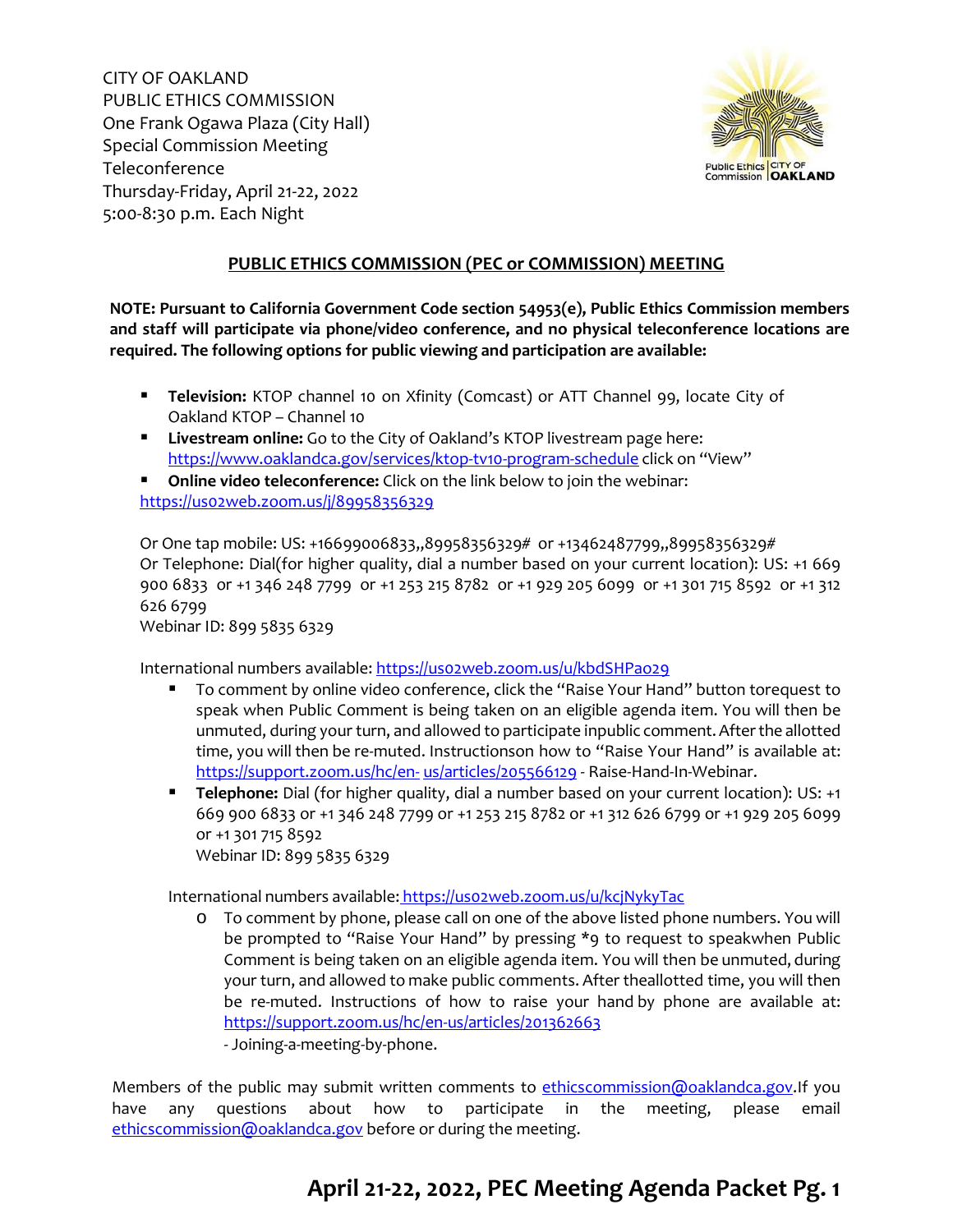CITY OF OAKLAND PUBLIC ETHICS COMMISSION One Frank Ogawa Plaza (City Hall) Special Commission Meeting Teleconference Thursday-Friday, April 21-22, 2022 5:00-8:30 p.m. Each Night



Commissioners: Arvon Perteet (Chair), Michael MacDonald (Vice-Chair), Charlotte Hill, Jessica Leavitt, Ryan Micik, and Joseph Tuman

Commission Staff to attend: Whitney Barazoto, Executive Director; Suzanne Doran, Lead Analyst – Civic Technology and Engagement; Kellie Johnson, Enforcement Chief; Ana Lara-Franco, Commission Assistant; Simon Russell, Investigator

City Attorney Staff: Trish Shafie, Deputy City Attorney

### **PUBLIC ETHICS COMMISSION SPECIAL MEETING AGENDA This is a two-day meeting to occur on April 21, 2022, from 5:00 – 8:30 p.m., and on April 22, from 5:00 – 8:30 p.m.**

- **1. Roll Call and Determination of Quorum.**
- **2. Staff and Commission Announcements.**
- **3. Open Forum.**

#### **PRELIMINARY ACTION ITEMS**

**4. Virtual meetings by the Public Ethics Commission.** The Commission will review and take possible action to renew Resolution 22-01, initially approved at the January 12, 2022 Regular meeting, establishing certain determinations to justify the ongoing need for virtual meetings following the California State Legislature's adoption and Governor's approval of AB 361 on September 16, 2021 (Chapter 165; Statutes of 2021). [\(Resolution\)](https://cao-94612.s3.amazonaws.com/documents/Resolution-22-01-Renewal-Meet-by-Teleconference-PROPOSED-RENEWAL-4-21-22-and-4-22-22.pdf)

#### **ACTION ITEMS**

**5. Public Ethics Commission Retreat.** The Commission will convene on two consecutive evenings for its annual retreat to conduct team development, assess Commission accomplishments and current context, participate in strategic visioning, and identify key opportunities and priorities for 2022-25. Guest facilitator Trent Wakenight, Consultant with The Grove Consultants International, will lead this discussion with the Commission, Staff, and members of the public. All of the above activities may be discussed on either evening of April 21 and April 22 as a single, continuous meeting to occur over the course of the two evening sessions. There will be discussion and decisions made as a group regarding overall PEC direction, goals, activities, and priorities.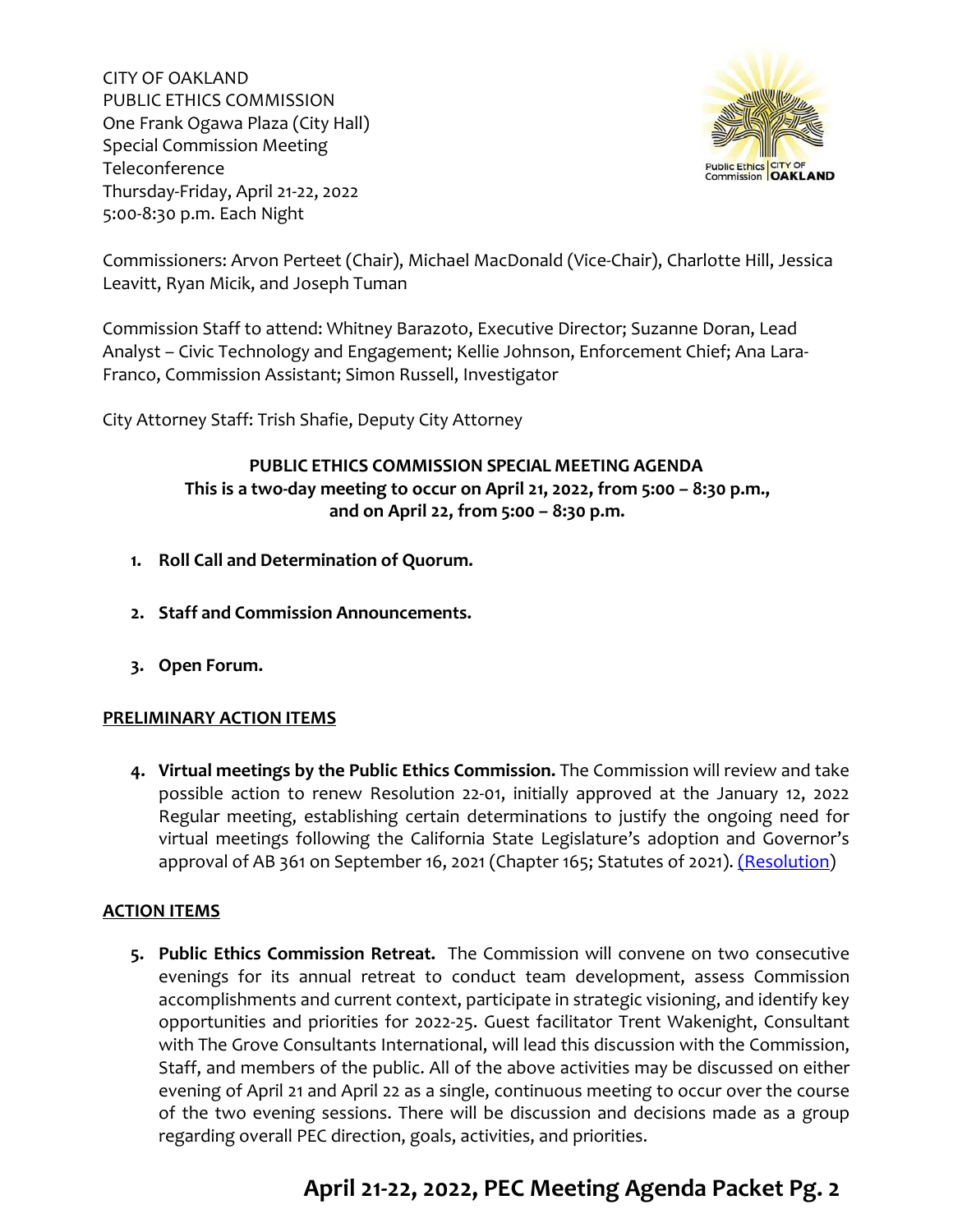CITY OF OAKLAND PUBLIC ETHICS COMMISSION One Frank Ogawa Plaza (City Hall) Special Commission Meeting Teleconference Thursday-Friday, April 21-22, 2022 5:00-8:30 p.m. Each Night



**6. Future Meeting Business.** Commissioners and staff may propose topics for action or discussion at future Commission meetings.

The meeting will adjourn upon the completion of the Commission's business.

A member of the public may speak on any item appearing on the agenda. All speakers will be allotted a maximum of three minutes unless the Chairperson allocates additional time.

Should you have questions or concerns regarding this agenda, or wish to review any agendarelated materials, please contact the Public Ethics Commission at (510) 238-3593 or visit our webpage at [www.oaklandca.gov/pec.](http://www.oaklandca.gov/pec)

Votale Baran

4/15/22

Approved for Distribution **Date** 

This meeting location is wheelchair accessible. Do you need an ASL, Cantonese, Mandarin or Spanish interpreter or other assistance to participate? Please email [alarafranco@oaklandca.gov](mailto:alarafranco@oaklandca.gov) or call (510) 238-3593 Or 711 (for Relay Service) five business days in advance.

¿Necesita un intérprete en español, cantonés o mandarín, u otra ayuda para participar? Por favor envíe un correo electrónico a [alarafranco@oaklandca.gov](mailto:alarafranco@oaklandca.gov) o llame al (510) 238-3593 al 711 para servicio de retransmisión (Relay service) por lo menos cinco días antes de la reunión. Gracias.

你需要手語, 西班牙語, 粵語或國語翻譯服務嗎?請在會議五天前電

郵 [alarafranco@oaklandca.gov](mailto:alarafranco@oaklandca.gov) 或致電 (510) 238-3593 或711 (電話傳達服務) 。

Quý vị cần một thông dịch viên Ngôn ngữ KýhiệuMỹ (American Sign Language, ASL), tiếng Quảng Đông, tiếng Quan Thoại hay tiếng Tây Ban Nha hoặc bất kỳ sự hỗ trợ nào khác để tham gia hay không? Xin vui lòng gửi email đến địa chỉ [alarafranco@oaklandca.gov](mailto:alarafranco@oaklandca.gov) hoặc gọi đến số (510) 238-3593 hoặc 711 (với Dịch vụ Tiếp âm) trước đó năm ngày.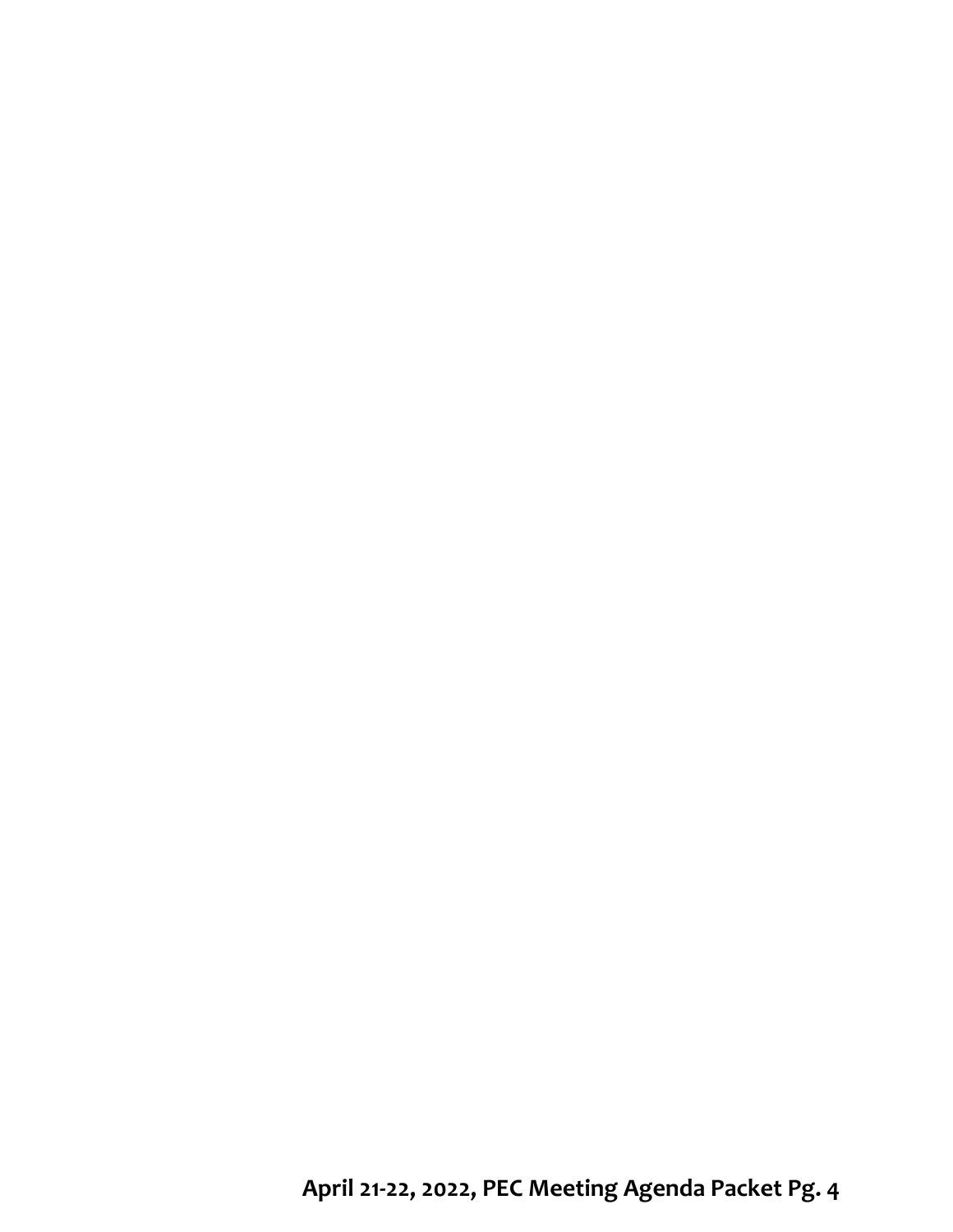### *CITY OF OAKLAND Public Ethics Commission*

*RESOLUTION NO. 22-01 [Proposed renewal 4-21-22 and 4-22-22;]*





**Resolution Summary:**

**ADOPT A RESOLUTION DETERMINING THAT CONDUCTING IN-PERSON MEETINGS OF THE PUBLIC ETHICS COMMISSION AND ITS COMMITTEES WOULD PRESENT IMMINENT RISKS TO ATTENDEES' HEALTH, AND ELECTING TO CONTINUE CONDUCTING MEETINGS USING TELECONFERENCING IN ACCORDANCE WITH CALIFORNIA GOVERNMENT CODE SECTION 54953(E), A PROVISION OF AB 361.**

**By action of the Oakland Public Ethics Commission:**

**WHEREAS,** on March 4, 2020, Governor Gavin Newsom declared a state of emergency related to COVID-19, pursuant to Government Code Section 8625, and such declaration has not been lifted or rescinded. *See* [https://www.gov.ca.gov/wp-content/uploads/2020/03/3.4.20-Coronavirus-SOE-](https://www.gov.ca.gov/wp-content/uploads/2020/03/3.4.20-Coronavirus-SOE-Proclamation.pdf)[Proclamation.pdf;](https://www.gov.ca.gov/wp-content/uploads/2020/03/3.4.20-Coronavirus-SOE-Proclamation.pdf) and

**WHEREAS**, on March 9, 2020, the City Administrator in their capacity as the Director of the Emergency Operations Center (EOC), issued a proclamation of local emergency due to the spread of COVID-19 in Oakland, and on March 12, 2020, the City Council passed Resolution No. 88075 C.M.S. ratifying the proclamation of local emergency pursuant to Oakland Municipal Code (O.M.C.) section 8.50.050(C); and

**WHEREAS**, City Council Resolution No. 88075 remains in full force and effect to date; and

**WHEREAS**, the Centers for Disease Control (CDC) recommends physical distancing of at least six (6) feet whenever possible, avoiding crowds, and avoiding spaces that do not offer fresh air from the outdoors, particularly for people who are not fully vaccinated or who are at higher risk of getting very sick from COVID-19. *See* [https://www.cdc.gov/coronavirus/2019-ncov/prevent-getting](https://www.cdc.gov/coronavirus/2019-ncov/prevent-getting-sick/prevention.html)[sick/prevention.html;](https://www.cdc.gov/coronavirus/2019-ncov/prevent-getting-sick/prevention.html) and

**WHEREAS**, the CDC recommends that people who live with unvaccinated people avoid activities that make physical distancing hard. *See* [https://www.cdc.gov/coronavirus/2019-ncov/your-health/about](https://www.cdc.gov/coronavirus/2019-ncov/your-health/about-covid-19/caring-for-children/families.html)[covid-19/caring-for-children/families.html;](https://www.cdc.gov/coronavirus/2019-ncov/your-health/about-covid-19/caring-for-children/families.html) and

**WHEREAS**, the CDC recommends that older adults limit in-person interactions as much as possible, particularly when indoors. *See* [https://www.cdc.gov/aging/covid19/covid19-older-adults.html;](https://www.cdc.gov/aging/covid19/covid19-older-adults.html) and

**WHEREAS**, the CDC, the California Department of Public Health, and the Alameda County Public Health Department all recommend that people experiencing COVID-19 symptoms stay home. *See* [https://www.cdc.gov/coronavirus/2019-ncov/if-you-are-sick/steps-when-sick.html;](https://www.cdc.gov/coronavirus/2019-ncov/if-you-are-sick/steps-when-sick.html) and

**WHEREAS**, persons without symptoms may be able to spread the COVID-19 virus. *See*  [https://www.cdc.gov/coronavirus/2019-ncov/prevent-getting-sick/prevention.html;](https://www.cdc.gov/coronavirus/2019-ncov/prevent-getting-sick/prevention.html) and

Page 1 of 3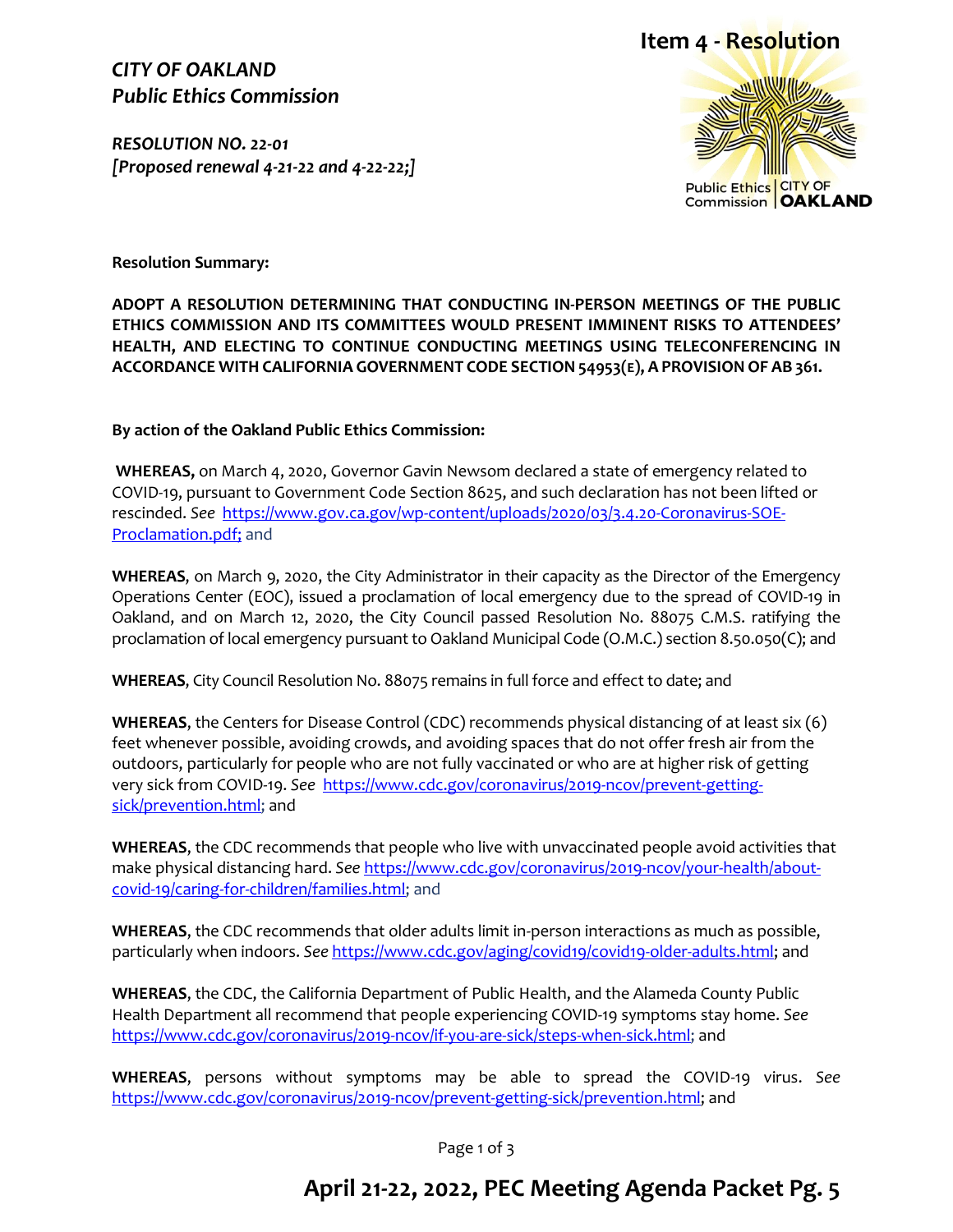## **Item 4 - Resolution**

### *CITY OF OAKLAND Public Ethics Commission*

*RESOLUTION NO. 22-01 [Proposed renewal 4-21-22 and 4-22-22;]*



**WHEREAS**, fully vaccinated persons who become infected with the COVID-19 Delta variant can spread the virus to others. *See* [https://www.cdc.gov/coronavirus/2019-ncov/vaccines/fully](https://www.cdc.gov/coronavirus/2019-ncov/vaccines/fully-vaccinated.html)[vaccinated.html;](https://www.cdc.gov/coronavirus/2019-ncov/vaccines/fully-vaccinated.html) and

**WHEREAS**, the City's public-meeting facilities are indoor facilities that do not ensure circulation of fresh/outdoor air, particularly during periods of cold and/or rainy weather, and were not designed to ensure that attendees can remain six (6) feet apart; and

**WHEREAS,** holding in-person meetings would encourage community members to come to City facilities to participate in local government, and some of them would be at high risk of getting very sick from COVID-19 and/or would live with someone who is at high risk; and

**WHEREAS,** in-person meetings would tempt community members who are experiencing COVID-19 symptoms to leave their homes in order to come to City facilities and participate in local government; and

**WHEREAS,** attendees would use ride-share services and/or public transit to travel to in-person meetings, thereby putting them in close and prolonged contact with additional people outside of their households;

#### **Now therefore be it:**

**RESOLVED:** that the Public Ethics Commission finds and determines that the foregoing recitals are true and correct and hereby adopts and incorporates them into this Resolution; and

**RESOLVED:** that, based on these determinations and consistent with federal, state and local health guidance, the Public Ethics Commission determines that conducting in-person meetings would pose imminent risks to the health of attendees; and

**RESOLVED:** that the Public Ethics Commission firmly believes that the community's health and safety and the community's right to participate in local government, are both critically important, and is committed to balancing the two by continuing to use teleconferencing to conduct public meetings, in accordance with California Government Code Section 54953(e), a provision of AB-361; and

**RESOLVED:** that the Public Ethics Commission and its committees will meet by teleconference this month and will renew these (or similar) findings at least every thirty (30) days in accordance with California Government Code section 54953(e) until the state of emergency related to COVID-19 has been lifted, or the Public Ethics Commission finds that in-person meetings no longer pose imminent risks to the health of attendees, whichever occurs first.

Page 2 of 3